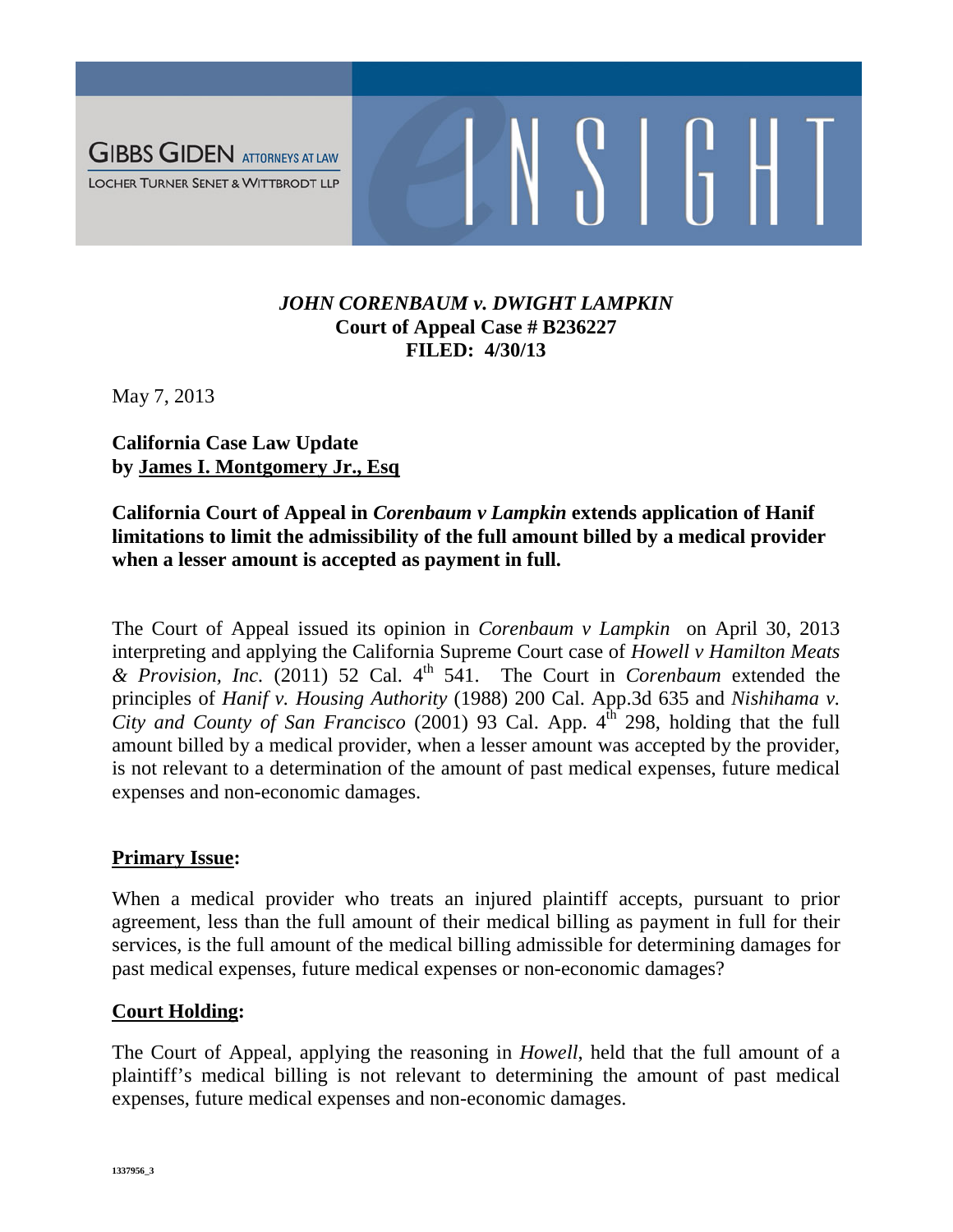# **Facts:**

Plaintiffs Corenbaum and Carter suffered injuries when a vehicle driven by defendant Lampkin collided with a taxicab in which they were passengers. The trial court admitted into evidence the full amounts billed for plaintiffs' medical care, rather than the amounts actually paid and accepted as full payment. The trial court's ruling occurred prior to *Howell*. Lampkin appealed the admissibility of the evidence of the full amount of the medical expenses based on *Howell*. Interpreting and applying *Howell*, the Court of Appeal held the full amount should not have been admitted into evidence as it is not relevant to a determination of the amount of past medical expenses, future medical expenses and non-economic damages.

### **Issues and Findings:**

- 1. *Hanif* and *Nishihama* held that damages for past medical expenses could not exceed the amount actually paid or incurred on the plaintiff's behalf when a medical provider agrees to accept less than the full amount billed as full payment.
- 2. *Howell* approved the *Hanif* rule, holding that the rate differential between the amount billed and the amount accepted by the medical provider is not recoverable as an economic loss. The Court further held that the collateral source rule is not violated by introducing evidence of the lesser amount.
- 3. *Howell* indicated that while the evidence of the full amount billed is not itself relevant on the issue of past medical expenses, the Court expressed no opinion as to its relevance or admissibility on other issues such as noneconomic damages or future medical expenses. See *Greer v. Buzgheia* (2006) 141 Cal. App. 1150, which has been relied on by plaintiffs for the admissibility of the full amount billed as relevant to the issue of noneconomic damages.
- 4. *Corenbaum* extends the *Hanif* principal by indicating that the full amount billed is not relevant to determining past medical expenses, and additionally, indicates it is not relevant in determining non-economic damages or future medical expenses. Plaintiff's counsel can no longer argue that the full amount billed is supportive evidence of the reasonable value of non-economic damages.
- 5. It is anticipated that a Petition for Review will be filed with the Supreme Court and that the Court will consider the impact of the full amount of medical expenses billed, particularly on the issue of evaluating noneconomic damages. In *Howell,* the Court did note that the full amount is not an accurate measure of the value of the medical services.